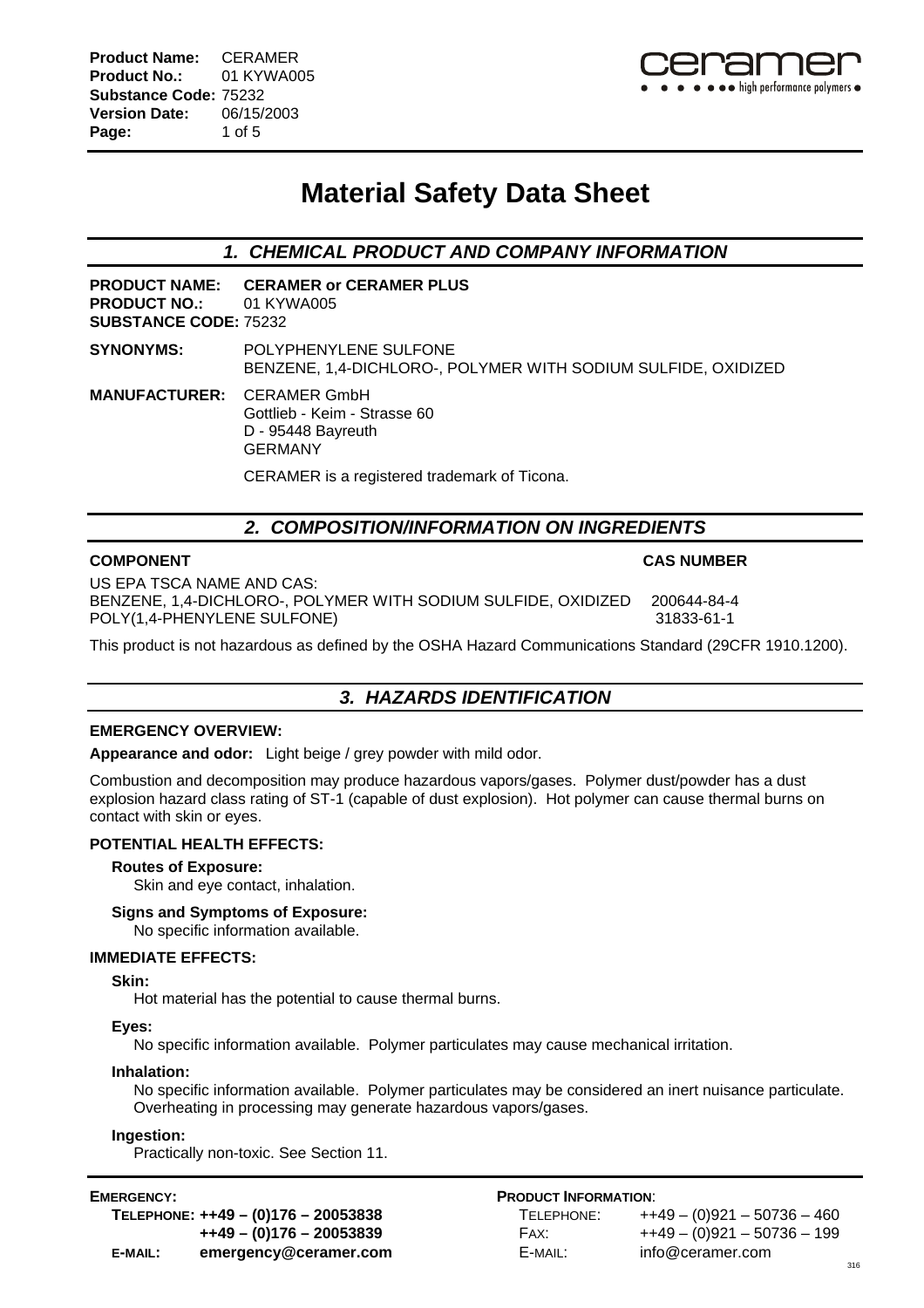

## *3. HAZARDS IDENTIFICATION (continued)*

#### **DELAYED/LONG TERM EFFECTS:**

No specific information available.

#### **MEDICAL CONDITIONS AGGRAVATED BY EXPOSURE:**

No specific information available.

## *4. FIRST AID MEASURES*

#### **SKIN:**

Wash with soap and water after handling.

#### **EYES:**

Flush with plenty of water. Seek medical attention if discomfort persists, and to remove foreign body.

#### **INHALATION:**

Remove to fresh air. Seek medical attention if difficulties in breathing occur.

#### **INGESTION:**

If a significant quantity has been swallowed, give two glasses of water to dilute. Seek medical attention.

#### **NOTE TO PHYSICIANS:**

This product is essentially inert and nontoxic. However, if it is heated at too high a temperature or if it is burns, gases may be released (see Sections 5 and 10 for off-gases). Gases that may be formed are extremely foul smelling, even at low and relatively non-toxic concentrations. Patients who have been exposed to off-gases may need to have their arterial blood gases and carboxyhemoglobin levels checked. If the carboxyhemoglobin levels are normal, the patients may still have suffered asphyxia from carbon dioxide replacing oxygen if they were exposed in an enclosed space. While it is unlikely that enough hydrogen sulfide would be formed to cause hydrogen sulfide poisoning, the possibility should be considered if the clinical picture is consistent (similar to cyanide toxicity). Sulfur oxides are respiratory tract irritants. Other irritant gases may also have formed in lesser amounts. If patients may have inhaled high concentrations of irritating fumes, they should be monitored for delayed onset pulmonary edema. Sulfides and mercaptanes can cause nausea and headache as a result of their foul odor.

## *5. FIRE FIGHTING MEASURES*

#### **FLAMMABLE PROPERTIES:**

Flashpoint: Not applicable Ignition Temperature:  $> 480$  deg C ( $> 896$  deg F) Polymer dust/powder has a dust explosion hazard class rating of ST-1 (capable of dust explosion).

#### **HAZARDOUS PRODUCTS OF COMBUSTION:**

Carbon monoxide and sulfur dioxide.

### **EXTINGUISHING MEDIA:**

Water spray, foam, carbon dioxide, or dry chemical.

#### **FIRE FIGHTING INSTRUCTIONS:**

Firefighters should wear self-contained breathing apparatus and full fire-fighting turn-out gear (bunker gear). Keep personnel removed from and upwind of fire. Water should be used to keep fire-exposed containers cool. Water, foam and dry chemical may cause damage to electrical equipment.

| TELEPHONE: | $++49 - (0)921 - 50736 - 460$ |
|------------|-------------------------------|
| FAX:       | $++49 - (0)921 - 50736 - 199$ |
| E-MAIL:    | info@ceramer.com              |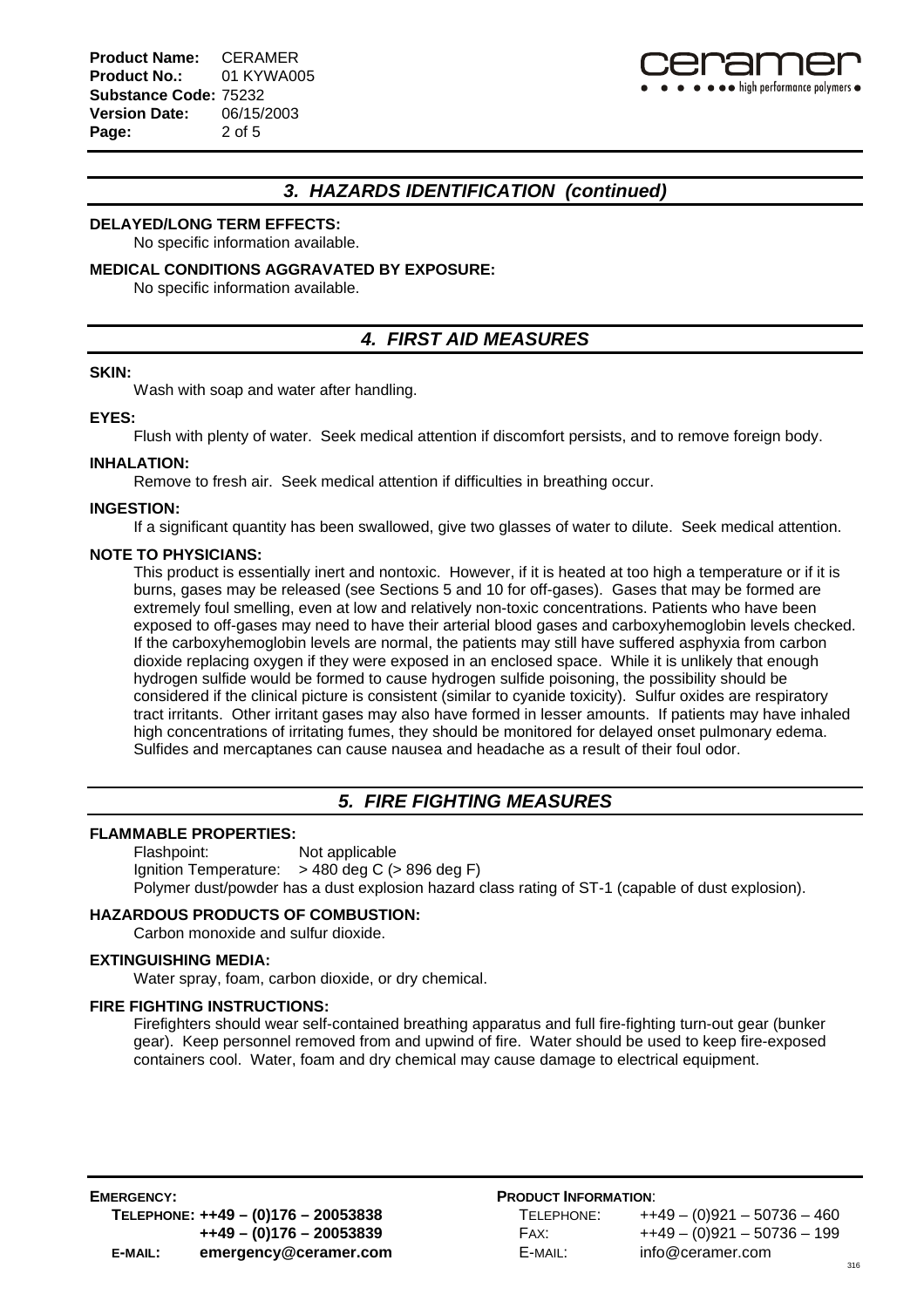

## *6. ACCIDENTAL RELEASE MEASURES*

#### **\* For more information, see regulatory section 15.**

#### **PROCEDURES IN CASE OF SPILL OR LEAK:**

Contain any dust to minimize contaminated area and facilitate clean up and disposal. Sweep or gather up and place in proper container for recovery or disposal. Dispose of all waste materials in accordance with Federal, State and local requirements.

## *7. HANDLING AND STORAGE*

#### **HANDLING:**

Do not handle hot material without appropriate protective equipment. Maintain good housekeeping in work areas. Do not exceed recommended process temperatures to minimize release of decomposition products. Do not smoke in areas where polymer dust is present. Appropriate measures should be taken to control the generation and accumulation of dust during processing operations. Polymer dust/powder has a dust explosion hazard class rating of ST-1 (capable of dust explosion).

#### **STORAGE:**

No special storage procedures are necessary. May be stored indefinitely at a temperature of < 40 deg C (<104 deg F).

## *8. EXPOSURE CONTROLS/PERSONAL PROTECTION*

#### **ENGINEERING CONTROLS:**

#### **Local Exhaust:**

Recommended when appropriate to control employee exposure to dust or process vapors.

#### **General:**

May not be adequate as the sole means to control employee exposure.

#### **GENERAL PROTECTIVE MEASURES:**

Avoid skin or eye contact with hot material.

#### **PERSONAL PROTECTIVE EQUIPMENT:**

#### **Skin:**

When thermal or melt processing, wear long pants, long sleeves, well insulated gloves, and face shield when there is a chance of contact.

#### **Eyes:**

Wear protective safety eye wear, as appropriate, to prevent contact with dust from processing operations.

#### **Inhalation:**

A NIOSH approved respirator is recommended if there is a possibility of dust generation above permissible exposure limits, or if decomposition vapors may be generated.

#### **EXPOSURE GUIDELINES:**

| OSHA PEL (nuisance/inert dust):     | 15 mg/cu m (total)     |
|-------------------------------------|------------------------|
|                                     | 5 mg/cu m (respirable) |
| ACGIH TLV (nuisance particulates)** | 10 mg/cu m (total)     |
|                                     | 3 mg/cu m (respirable) |

\*\* Ceramer GmbH recommended limit.

| TELEPHONE: | $++49 - (0)921 - 50736 - 460$ |
|------------|-------------------------------|
| FAX:       | $++49 - (0)921 - 50736 - 199$ |
| E-MAIL:    | info@ceramer.com              |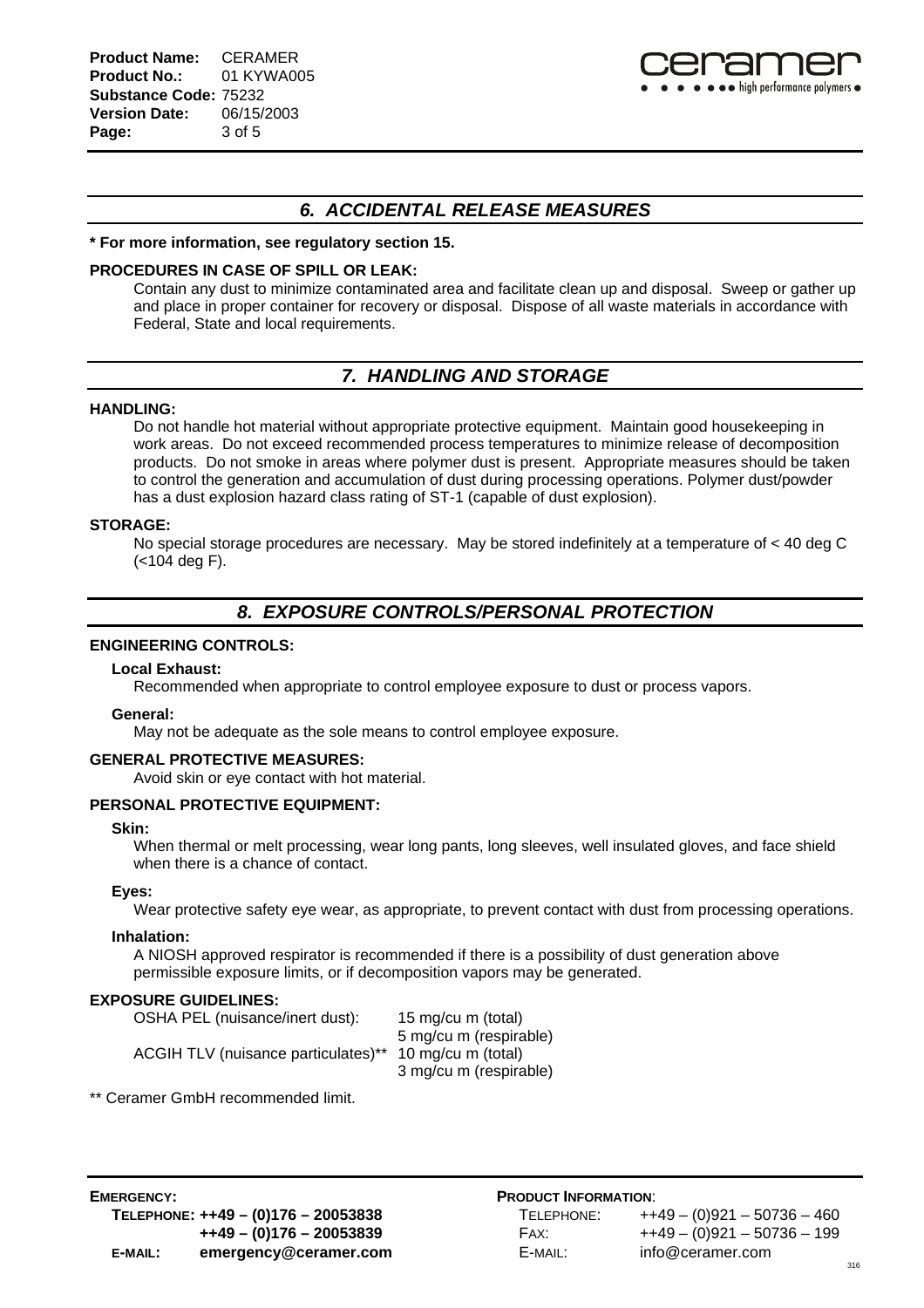

## *9. PHYSICAL AND CHEMICAL PROPERTIES*

| <b>APPEARANCE:</b>       | Light beige/grey powder                                                                                               |
|--------------------------|-----------------------------------------------------------------------------------------------------------------------|
| ODOR:                    | Mild                                                                                                                  |
| <b>PHYSICAL STATE:</b>   | Solid                                                                                                                 |
| <b>MELTING POINT:</b>    | Decomposes                                                                                                            |
| <b>SOLUBILITY (H2O):</b> | Insoluble                                                                                                             |
| <b>DENSITY:</b>          | Ceramer: 1.44 g/cm <sup>3</sup> at 20 deg C (68 deg F)<br>Ceramer Plus: 1.54 g/cm <sup>3</sup> at 20 deg C (68 deg F) |
| <b>VAPOR PRESSURE:</b>   | Not applicable                                                                                                        |

**GLASS TRANSITION TEMPERATURE:** > 330 deg C (> 626 deg F)

## *10. STABILITY AND REACTIVITY*

#### **CHEMICAL STABILITY:**

Stable under ordinary conditions of use and storage.

#### **CONDITIONS TO AVOID:**

Do not heat above 450 deg C (842 deg F) (thermal decomposition).

#### **INCOMPATIBILITY:**

No specific information available.

#### **HAZARDOUS DECOMPOSITION PRODUCTS:**

Sulfur dioxides, phenyl sulfides, dichlorobenzene, phenyl mercaptan, hydrogen sulfide, aromatic compounds, chlorinated aromatic compounds, carbonyl sulfide, and sulfur compounds.

### **HAZARDOUS POLYMERIZATION:**

Will not occur.

## *11. TOXICOLOGICAL INFORMATION*

#### **ORAL TOXICITY:**

LD50 > 5000 mg/kg (rat).

## *12. ECOLOGICAL INFORMATION*

Product is insoluble in water.

This material has no harmful effect on the environment.

## *13. DISPOSAL CONSIDERATIONS*

Incinerate or landfill in accordance with Federal, State and local regulations. Incinerator must be approved for sulfur containing wastes. This product as shipped, would not be designated a RCRA hazardous waste under present EPA regulations.

Recycling is encouraged. For recycling information, consult manufacturer.

**EMERGENCY: PRODUCT INFORMATION**: **E-MAIL: emergency@ceramer.com** E-MAIL: info@ceramer.com

**TELEPHONE: ++49 – (0)176 – 20053838** TELEPHONE: ++49 – (0)921 – 50736 – 460 **++49 – (0)176 – 20053839** FAX: ++49 – (0)921 – 50736 – 199